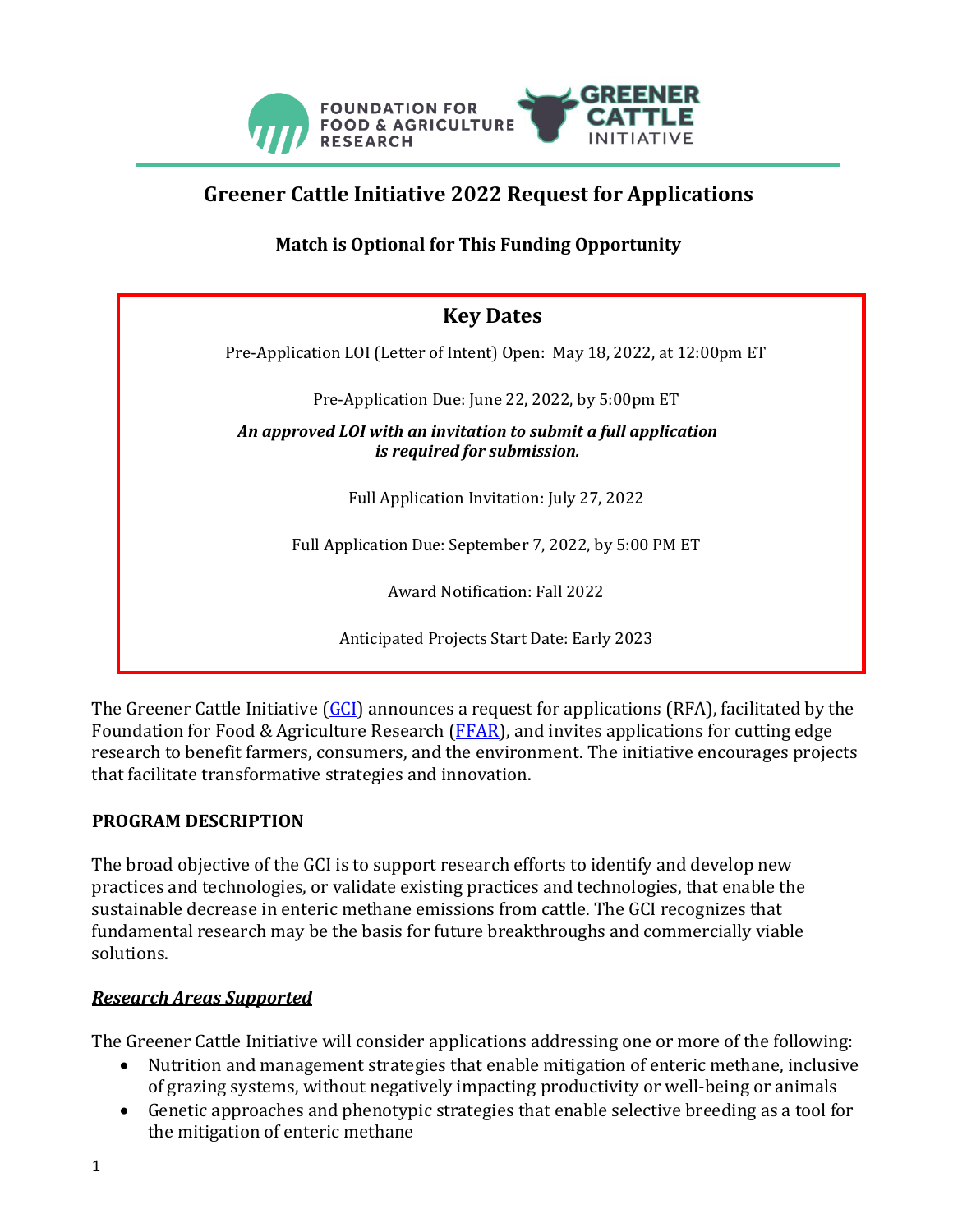

- Rumen microbiome research (inclusive of non-invasive, high-throughput sampling methods to phenotype the microbial community) that enables mitigation of enteric methane
- Sensing and data technology to accurately measure enteric methane emissions in commercial production environments and to accurately compare different nutrition, management, or other intervention strategies

The Greener Cattle Initiative will not consider applications addressing:

- Development of greenhouse gas reporting frameworks, sustainability indexes, modeling or quantification protocols for enteric emissions offsets, or life cycle assessments
- Genetic improvement of forages or concentrate feeds
- Replacement/removal of livestock in food systems
- Policy recommendations
- Soil carbon sequestration
- Vaccine development
- Testing products without a researched and proven scientific basis or merit
- Technologies, intervention, or strategies that counteract current beneficial practices

All research must be conducted in accordance with standard research compliance requirements, such approval from the relevant Institutional Animal Care and Use Committee (IACUC) or similar. If human subjects are involved, the research team should be trained in culturally appropriate methods to reach the target population and must have Institutional Review Board (IRB), or similar, approval for the project.

### Additional Guidance to Applicants:

Projects should have the potential for transforming the field of enteric methane research and agricultural sustainability and must demonstrate a high probability to be commercially viable, economically feasible and socially responsible without negatively impacting animal health and welfare, productivity, product quality, and consumer and environmental safety.

Applicants are strongly encouraged to address the following elements in submitted applications:

- Impact of the proposed research on enteric methane emissions
- Potential to meet or exceed relevant animal, human and environmental health and safety regulations
- Impact of the approach on quality and safety of food products derived from animals
- Explanation of how the proposed approach may contribute to transformative change
- Estimation of the current technology readiness level (TRL) for the approach
- Potential to provide ancillary benefits to producers that are not based on carbon-trading (such as enhancing performance/efficiency, product volume or quality)
- Potential to be implemented at a scale into existing dairy and beef production systems globally, if validated/approved by regulatory authorities
- Potential of the proposed strategy to accelerate the development of new enteric methane interventions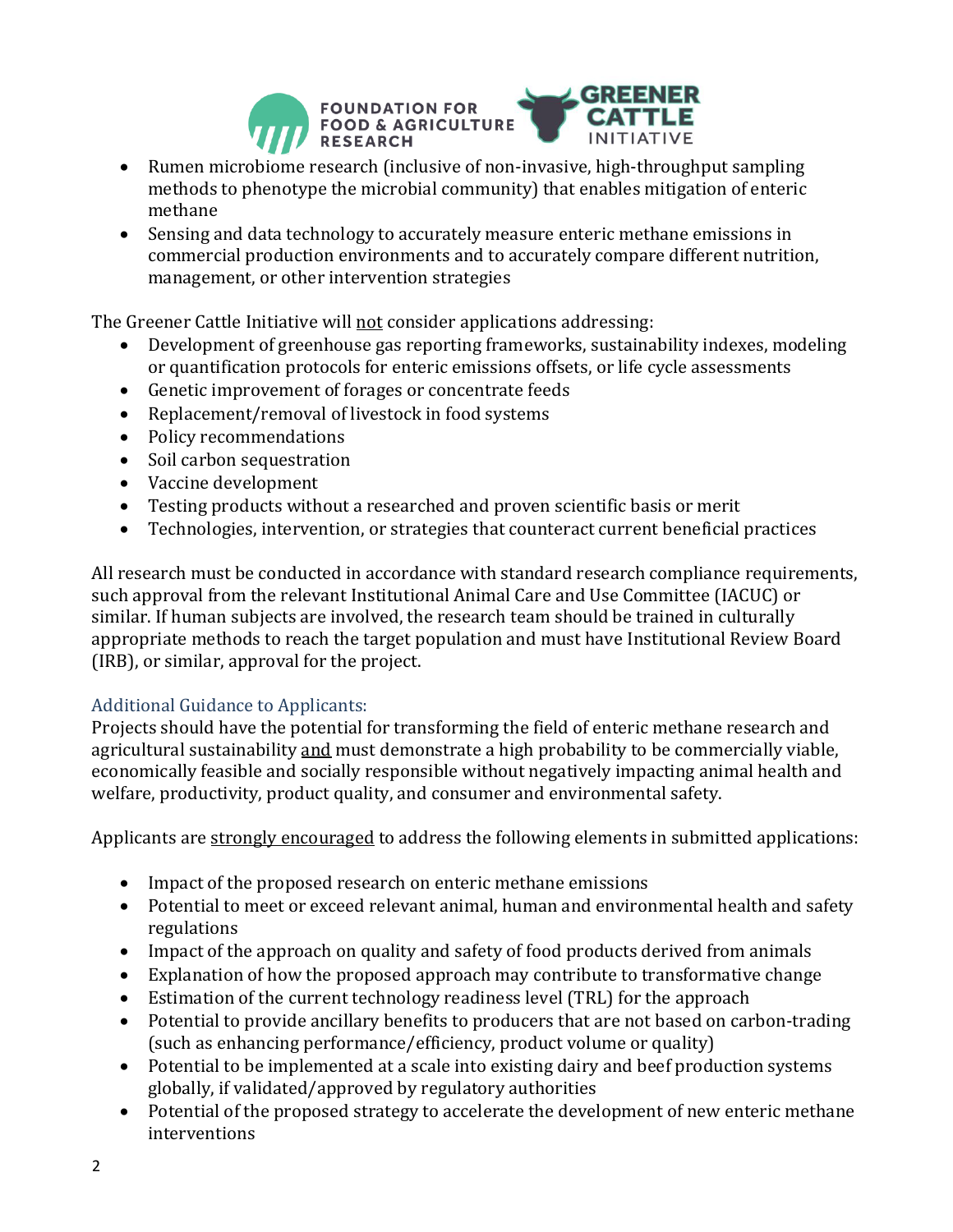

- Where appropriate, estimated time to commercialization of proposed strategy and cost of commercialization
- Potential consumer acceptability of proposed strategy
- Reproducibility of proposed work
- Where appropriate for strategies closer to market, a socioeconomic analysis identifying potential challenges or barriers to adoption

# **ELIGIBILITY**

FFAR welcomes applications from all domestic and international higher education institutions, non-profit and for-profit organizations, and government-affiliated research agencies.

Any individual(s) with the skills, knowledge, and resources necessary to perform the proposed research as Program Director(s)/Principal Investigator(s) may apply through their home institution or organization.

## **AWARD INFORMATION**

Up to US \$4.676 million is available for projects under this funding opportunity. Projects up to 36 months in length will be considered. Requests should be reasonable and commensurate with the time, scope and deliverables outlined in the application. Budgets that are not commensurate with proposed work or that are poorly justified will negatively affect the overall evaluation of the application.

**Matching funds are optional for this funding opportunity**. Successful applications will receive annual disbursements contingent upon meeting reporting requirements (see Post Award Management below). FFAR reserves the right to request modifications to the workplan, methodology and scope of proposed work that may affect the final award amount.

Key budget considerations are noted below, and additional budgetary guidelines can be found on FFAR's [website.](https://foundationfar.org/grants-funding/resources/forms-and-examples/) Applicants are encouraged to contact [FFAR's Grant Team](mailto:grants@foundationfar.org) to discuss any concerns.

Indirect Costs:

• A maximum of 10% of the total award may be used for indirect costs. FFAR's indirect cost allotment is not an indirect cost rate applied to the total modified direct costs; instead, it is an overall allotment from the Total Funds Request, also known as the Total Project Costs. This requirement means 90% of the total funds requested must go directly to the proposed research.

Intellectual Property:

• Applicants are expected to review and abide by the Data-Sharing and Intellectual Property rules laid out in Addendum A.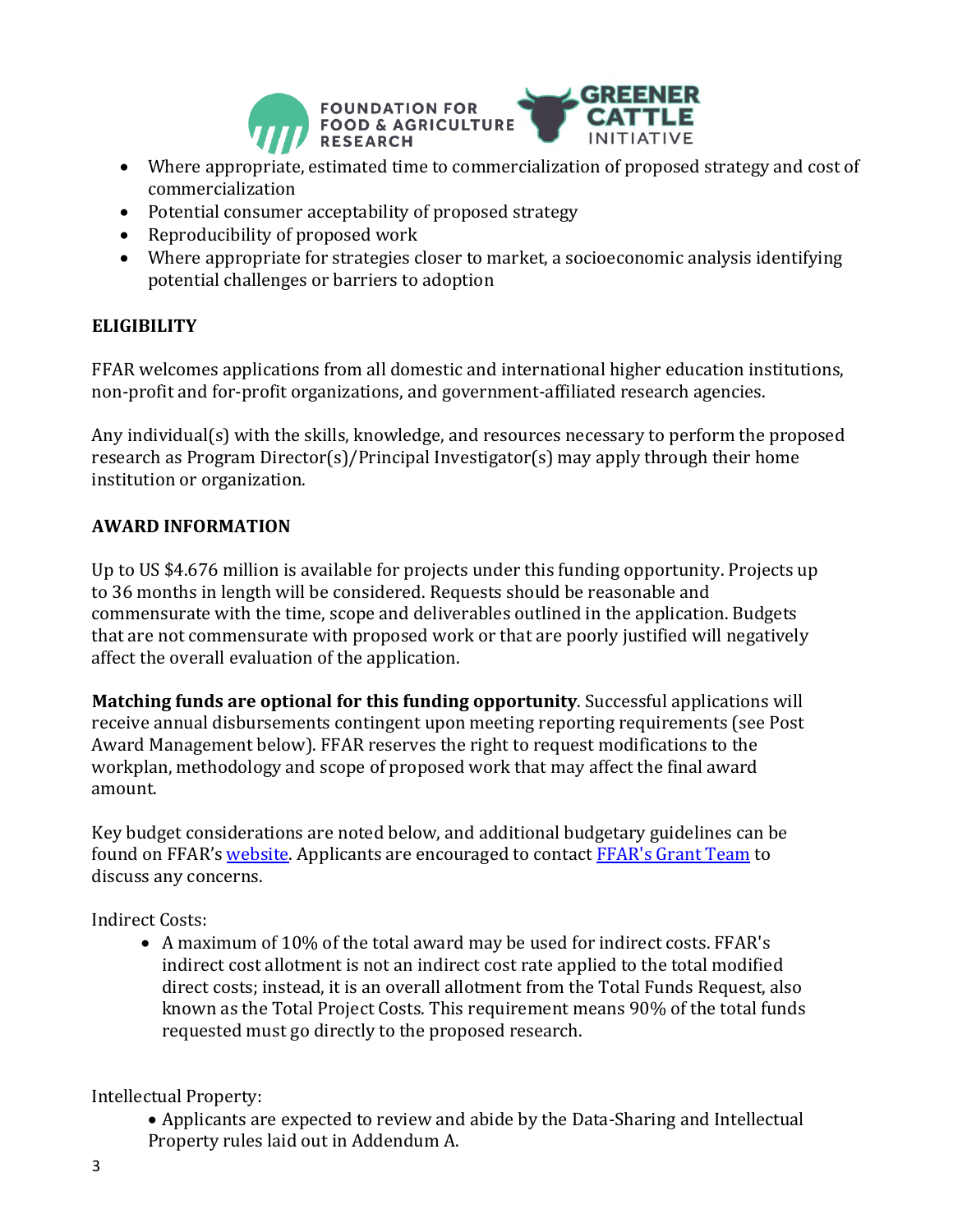

General Guidance:

• Reasonable budgets work in favor of the applicant. Budgets that are not commensurate with proposed work or poorly justified likely will negatively affect the overall evaluation of the application.

### **SUBMISSION REQUIREMENTS**

Applicants must submit the LOI using FFAR'S Grant Management System. All information provided will be treated as confidential. The most innovative and cutting-edge projects with significant potential for advancing FFAR's mission will be invited to submit a full application. **Applicants must submit an LOI to be invited to submit a full application.** 

#### **Letter of Intent Components**

- •Project title (*up to 250 characters*)
- •Project timeline
	- o Proposed project start date
	- o Proposed project end date
	- o Proposed project duration (*in calendar months*)
- •Program Director or Principal Investigator (name, affiliation, contact information)
- •Key project personnel name(s), affiliation, expertise, project role
- •Project description
	- o What challenge or existing paradigm is the project addressing? (*up to 250 words*)
	- $\circ$  How will the project address the stated challenge and advance understanding of an understudied research topic or information gap? (*up to 250words*)
	- o What innovative outcomes will the project generate? Describe how the project will solve challenges to food supply or sustainable agriculture. (*up to 250 words*)
	- o Why is the Greener Cattle Initiative (GCI) ideally positioned to fund this project? (*up to 250 words*)
- •Budget
	- o Total funding request
	- o Total existing matching contributions, if applicable

#### **Full Application Components**

#### **Only applicants with an approved LOI will be provided with an invitation to submit a full application**.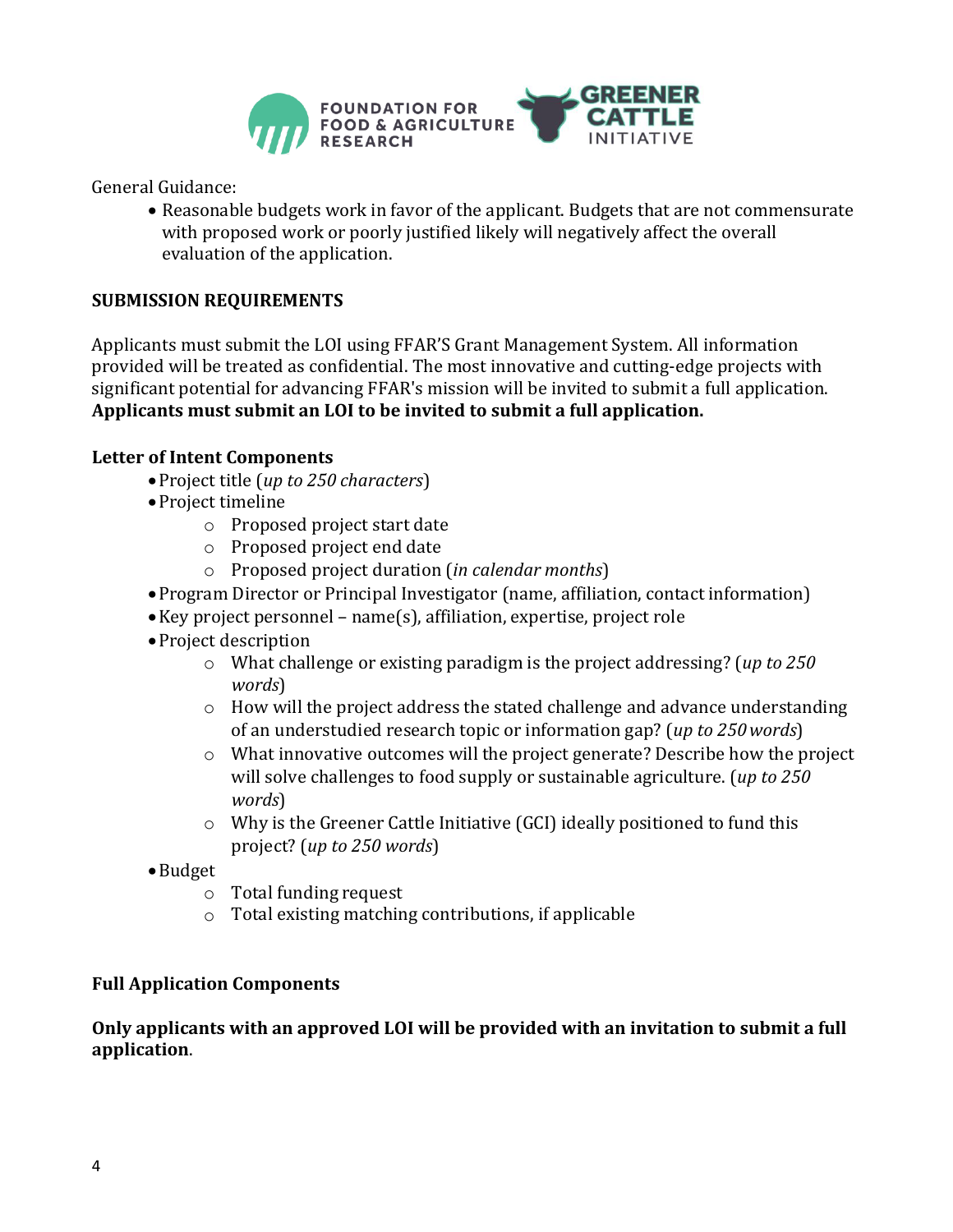

- *Required components*
	- •Project title (*up to 250 characters*)
	- •Project timeline
		- o Proposed project start date
		- o Proposed project end date
		- o Proposed project duration (*in calendar months*)
	- •Program Director or Principal Investigator (name, affiliation, contact information)
	- •Key project personnel name(s), affiliation, expertise, project role
	- •Locations of performance
	- •Project abstract (*up to 250 words*)
	- •Why is the Greener Cattle Initiative (GCI) ideally positioned to fund this project? *(up to 250 words)*
	- •Goals and objectives by year (*up to 250 words*)
	- •Project description and approach text only (*up to 1000 words*)
	- •Anticipated outcomes or outputs (*up to 500 words*)
	- •Data management plan (*up to 250 words*)
	- •Barriers to adoption of the research outcome(s) (*Note: FFAR strongly encourages applicants to address social and economic factors in the project design, evaluation processes, and outcomes, where applicable.*) (*up to 250 words*)
	- •Organization Assurances
	- •Proposed budget
		- $\circ$  Total FFAR funding request
		- o Total proposed budget
		- $\circ$  Total existing matching contributions, if applicable
		- $\circ$  Budget narrative: Provide a brief overview of the budget by task or objective, in parallel to the approach outlined in the project's description. Address costs related to personnel, equipment, and facilities, and analytics. (*up to 500 words*)
		- o Budget justification by year *(up to 500 words)*

**Required Attachments:** Failure to provide these attachments will result in the application's disqualification.

• [Budget](http://foundationfar.org/grants/applicant-resources/sample-forms/) Form

• Current and Pending Support Form: complete for everyone listed as P.I. or Key personnel on the project

- Project timeline (by year)
- References Cited, which will not count toward total word limit.

• [P.I. and Key Personnel Biosketch:](http://foundationfar.org/grants/applicant-resources/biosketch-instructions/) five-page limit per individual listed as P.I. or key personnel in the project

• Supporting figures, tables, graphics, or equations, which will not count towards total word limit.

• Three-slide summary or description of the project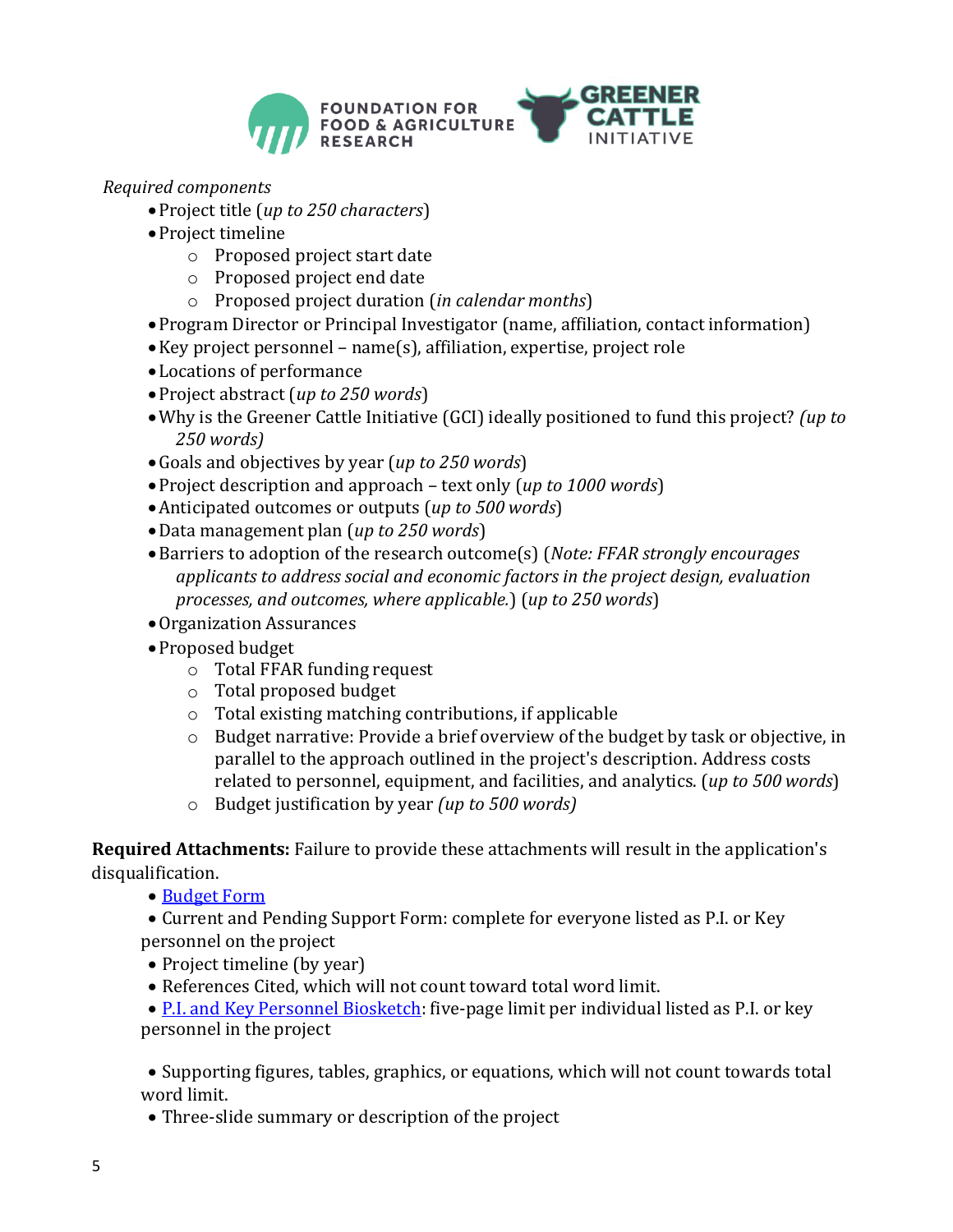

#### **Optional Attachments:**

- Additional Key Personnel
- Match Letters
- Letters of Support

#### **HOW TO APPLY**

LOIs and invited full proposals must be submitted by the deadline date through FFAR's online application Grant Management System. Applications submitted outside of this System will not be considered.

To start a **new** application, please click **here**. If you are a new user, register for an account by clicking "Create Account" button located under the email address field on the left side of the home page. Once you log in, you may begin working on your application. Please be sure to save your work often by clicking on "Save and Finish Later." To access a saved application, please do so through your [Grant Management Account.](https://www.grantrequest.com/SID_6242)

Only LOIs and invited full proposals submitted by the deadline through FFAR's Grant Management System will be accepted and considered eligible for evaluation. To be fair to all applicants, FFAR will not grant extensions to applicants who missed the deadlines posted in the Key Dates section.

Only applications submitted by the deadline through FFAR's Grant Management System will be accepted and considered eligible for evaluation. To be fair to all our applicants, FFAR will not grant extensions to applicants who missed the deadlines posted in the **Key Dates section**.

### **ADDITIONAL INFORMATION**

#### **Review Process**

*Pre-Application Review:* Submitted pre-applications undergo an internal review by the GCI Steering Committee to assess if the project is relevant to the RFA and that the application demonstrates the potential to meet the evaluation criteria. Those applications deemed to have significant potential for advancing FFAR's objectives will be invited by the GCI Steering Committee to submit a full application. *Applicants must submit a pre-application to be eligible to submit a full application.*

*Full Application Review:* Full applications undergo a peer-review process. First, each submission is assigned to an external technical review panel of at least three subject experts. In the second stage, the GCI Steering Committee will provide funding recommendations based on the external peer reviews and a comparative evaluation of how well submissions meet the Initiative's

objectives. The GCI Steering Committee will then review positive funding recommendations and make final selection decisions.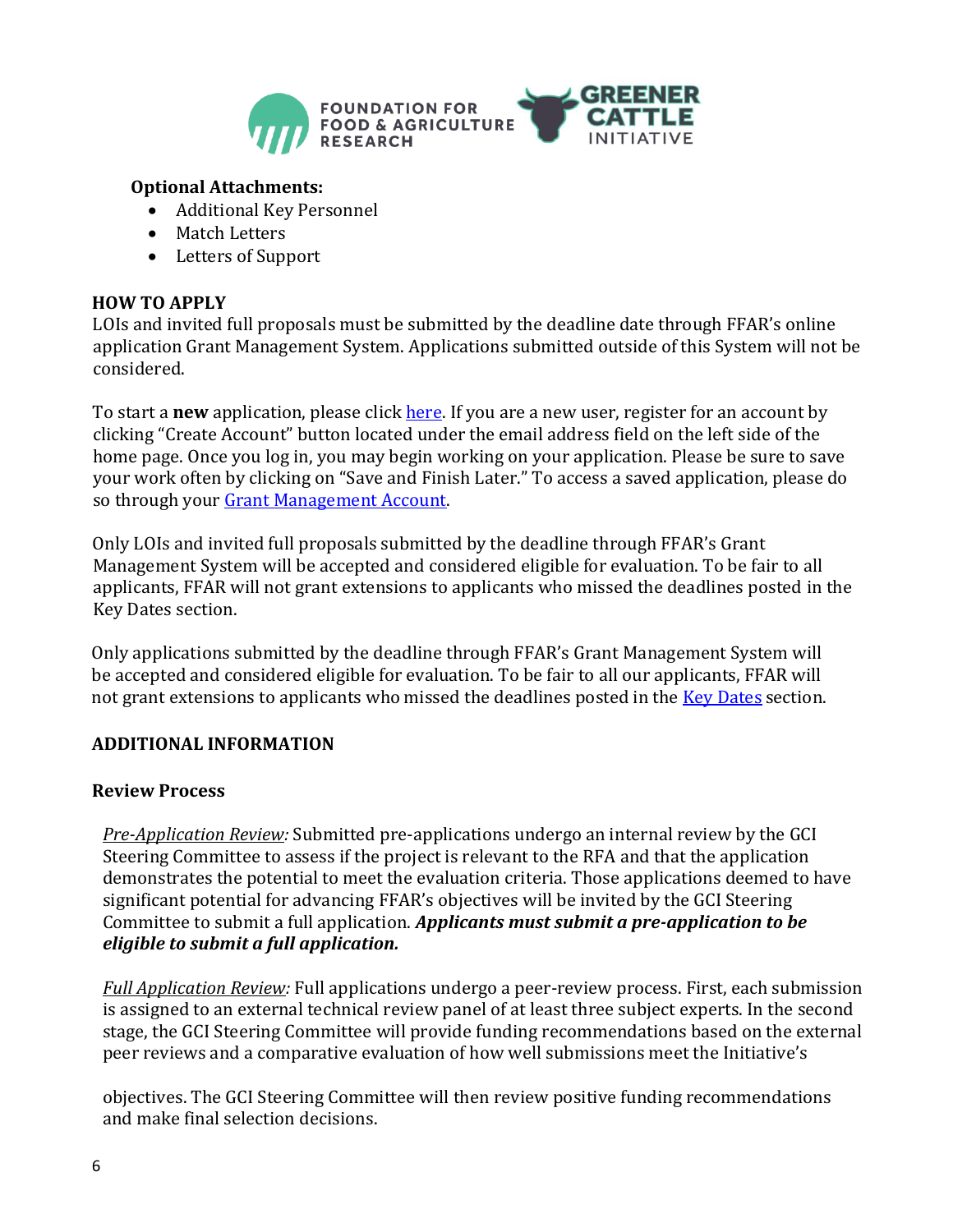

All external reviewers must agree and adhere to the terms outlined in FFAR's [Conflict of](http://foundationfar.org/grants/reviewer-resources/conflict-of-interest/)  [Interest Policy](http://foundationfar.org/grants/reviewer-resources/conflict-of-interest/) an[d Non-Disclosure](http://foundationfar.org/grants/reviewer-resources/non-disclosure/) [Agreement.](http://foundationfar.org/grants/reviewer-resources/non-disclosure/) The GCI Steering Committee makes reasonable efforts to ensure that applications are not assigned to reviewers with a real or apparent conflict with the applicant, institution, or project personnel. Reviewers with a conflict of interest are recused from evaluating or participating in the related discussions. Each stage of the review is conducted confidentially, and as such, GCI Steering Committee is responsible for protecting the confidentiality of the contents of the applications.

### **Evaluation Criteria**

All applications will be screened for relevance, accuracy, completeness, and compliance with the guidelines stated in this RFA. Pre-applications must demonstrate the potential to meet the evaluation criteria. Full applications then will be evaluated on the following criteria:

### *Qualifications (25%)*

- Has the principal investigator assembled a qualified research team with access to the appropriate field and laboratory facilities?
- Does the application identify how/why FFAR is uniquely positioned to fund this project?

### *Feasibility (25%)*

- Are the goals and objectives adequate to address the challenge?
- Does the application include appropriately thorough, tractable, and feasible methods?
- Does the application identify potential pitfalls and include an adequate risk evaluation and mitigation plan?

#### *Strategic Impact(25%)*

- Does the application adequately describe the potential impact and applied relevance of the research?
- How significant, i.e. transformative, are the potential outcomes of the project? Will the results impact both beef and dairy production? Will the results be relevant to a specific region, or to global production systems?
- Is the budget justified by the work and potential outcomes outlined?

### *Potential Outcomes and Outreach (25%)*

- Does the application include an adequate data management plan with a commitment to public access?
- Does the proposed project address 'public good' by making data open and accessible to the public while adhering to FFAR intellectual property terms (**RFA Addendum A**), creating unique economic development opportunities, or contributing to food

and agriculture workforce development?

• Does the application emphasize scalability and present a plan for disseminating the project outcomes?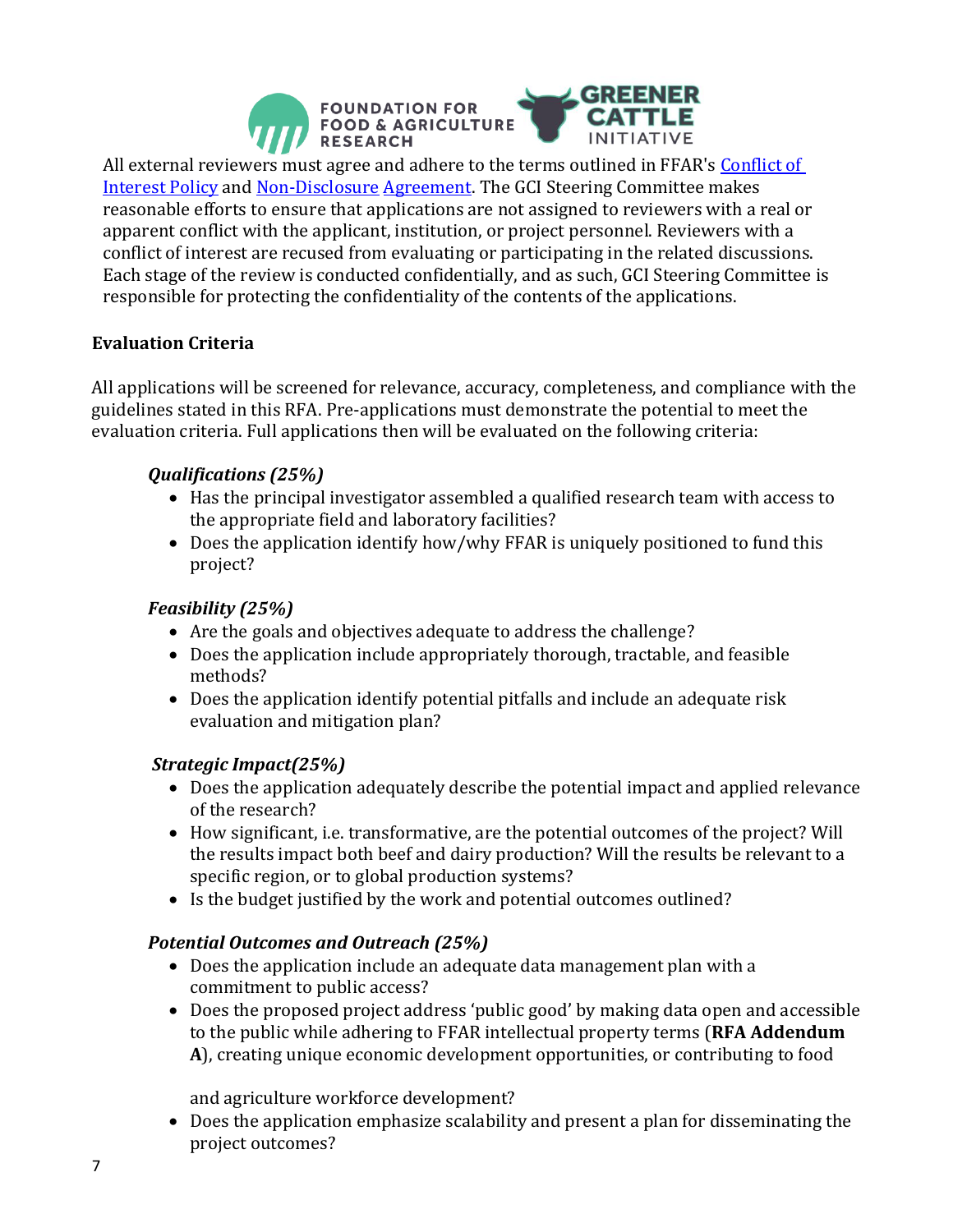

• Does the application address socioeconomic challenges and/or barriers to adoption regarding the proposed project?

### **Award Administration**

*Selection Notic*e: Following the full application review process, the principal investigator and the authorized organization representative listed on the project will be officially notified by email of the status of the application. If an application is selected for funding, the steering committee reserves the right to request additional or clarifying information for any reason deemed necessary. Potential grantees are free to accept or reject the Grant Agreement as offered.

*Intent to Fund Notification:* FFAR notifies applicants of their awards by email. The notice does not constitute an award or obligate funding from FFAR until there is a fully executed Grant Agreement. FFAR encourages applicants to review a sample [Grant Agreement](https://foundationfar.org/grants-funding/resources/forms-and-examples/) before applying to ensure they know the terms under which grants are offered.

*Requirement to Demonstrate Matching Funds:* Matching funds are OPTIONAL for this program. If the applicant provides matching funds, the applicant agrees to identify and certify matching funds annually before disbursement of award funds. The match share is intended to supplement, not supplant existing funding for the principal investigator (PI). The applicant will abide by FFAR's [Matching Funds Guidelines](https://foundationfar.org/grants-funding/resources/matching-funds/) to meet FFAR's matching requirements. To constitute a valid match, all matching funds on a FFAR grant must be expended during the grant period.

#### **Post-award Management**

*Grant Period:* Upon receipt of the Grant Agreement, the grantee should confirm the project's start and end dates. Once signed, the start date cannot be changed. Grantees may use FFAR funds only on project expenditures on or after the Grant Agreement is fully executed or with prior approval of pre-award expenditure. Charging expenditures to the grant before the fully executed date is strictly prohibited. Likewise, grantees may not use FFAR funds after the end date except to pay allowable project costs committed on or before that date.

A grantee may request a no-cost extension of up to 6 months to complete the work's planned scope. The request must be communicated to FFAR and submitted through the FFAR Grant Management System at least thirty (30) days before the end date of the grant. The request must justify the need for the extension, include a summary of the unobligated, remaining funds, and provide a plan for fulfilling the project's terms. If a no-cost extension request is approved, FFAR will issue an amendment to the Grant Agreement. This extension will not be approved merely for using unexpended funds.

*Semi -Annual Reporting Requirements:* After FFAR confers a grant, the grantee must provide semi- annual update presentations to the FFAR Steering committee, as well as scientific and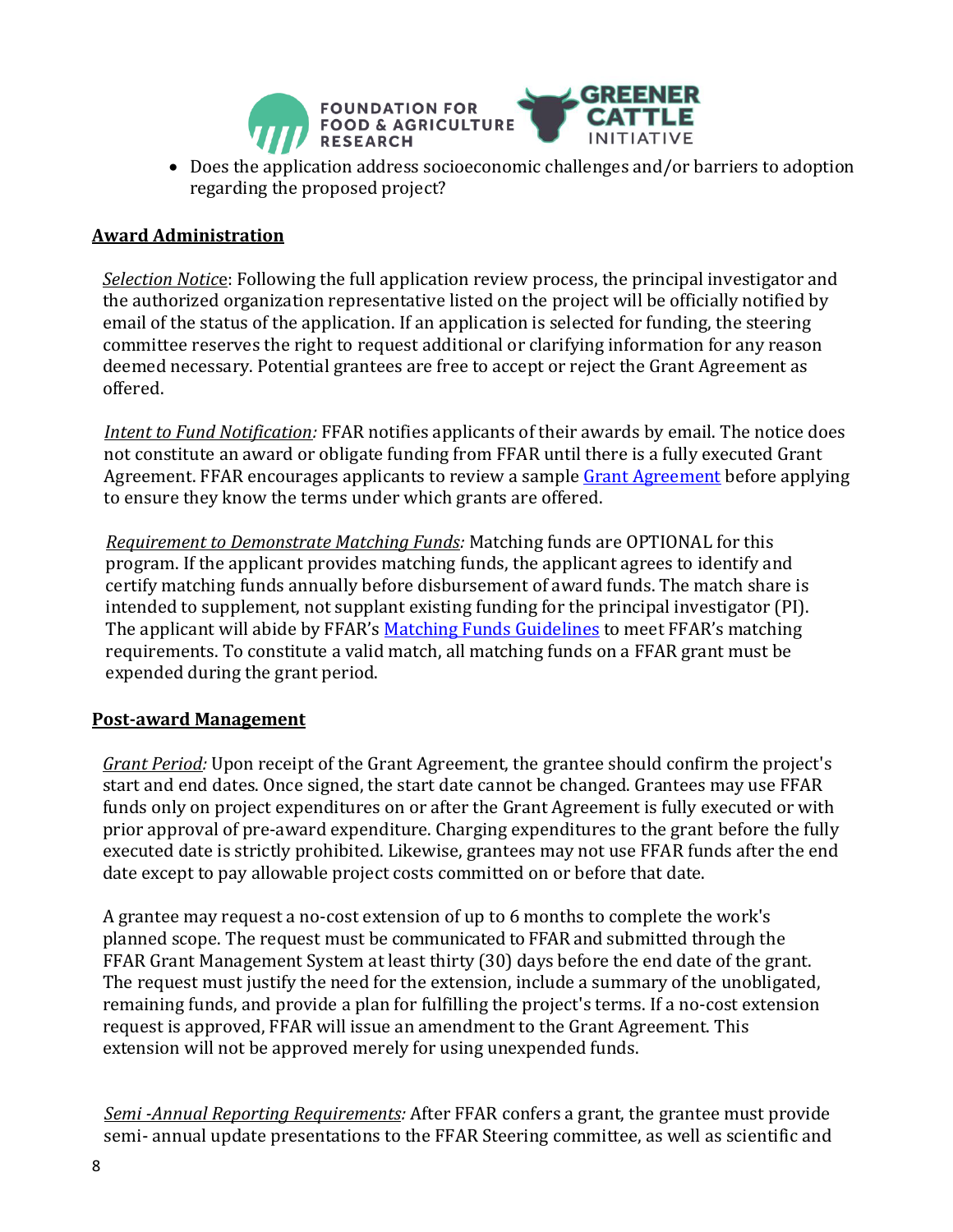

financial progress reports. The semi-annual reports should include activities performed under the grant, highlighting project accomplishments, and an account of all expenditures to date.

*Final Report Requirements:* Within 90 days of completing the project, the grantee shall provide a final project report. This report should address the project objectives outlined in the original grant application, describe any modifications to the project objectives and scope, describe the final project accomplishments, and include a final project accounting of all grant funds. Publication and data-sharing should be addressed as outlined in **RFA Addendum A**.

*Scientific Integrity:* FFAR strives to advance knowledge and the application of science to address challenges related to sustainable agriculture. FFAR's ability to pursue its objective depends on the integrity of the funded science projects. All FFAR grants must be conducted with the highest standards of scientific integrity.

#### **CONTACT INFORMATION**

For questions related to the online submission system, please contact FFAR's Grant Management team at [grants@foundationfar.org.](mailto:grants@foundationfar.org)

For questions related to the Greener Cattle Initiative, please email [GreenerCattleInitiative@FoundationFAR.org.](mailto:GreenerCattleInitiative@FoundationFAR.org) We only accept scientific or programmatic and grants inquiries by email.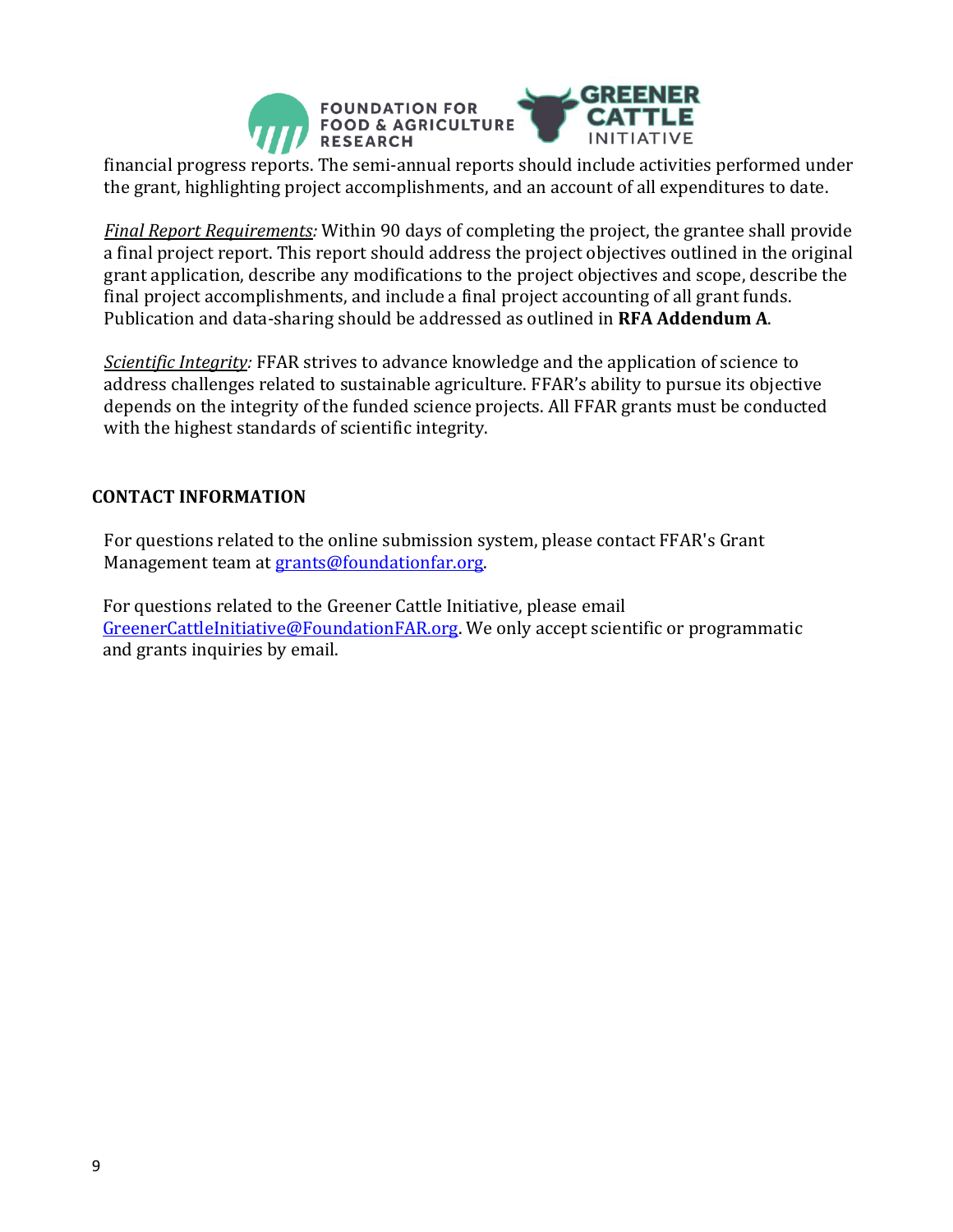

### **GREENER CATTLE INITIATIVE 2022 RFA - ADDENDUM A**

This addendum is provided to share rules about Data-Sharing and Intellectual Property set forth in the Program Agreement governing the Greener Cattle Initiative that are pertinent to potential awardees.

#### **Definitions**

Capitalized terms used in this Agreement not otherwise defined herein shall have the meanings set forth below:

1.1 "Affiliates" means with respect to a Party, any person or entity controlling, controlled by, or under common control with that Party. For the purpose of this definition of "Affiliate," "control" meaning in this context the direct or indirect ownership of more than fifty percent (50%) (or such lesser percentage which is the maximum allowed to be owned by a foreign entity in a particular jurisdiction) of the voting stock/shares of a company, or the power to nominate more than fifty (50%) of the directors, managers, or individuals exercising authority in the governance of such entity.

1.3 "Confidential Information" has the meaning set forth in Section 11.1 (Confidential Information): Confidential Information. Any and all information disclosed or submitted orally, in writing or in other tangible form under confidentiality to one Party (the "Receiving Party") by any other Party (the "Disclosing Party"), that is reasonably understood to be confidential under the facts and circumstances of disclosure or is designated as confidential by the Disclosing Party, shall hereinafter be referred to as the "Confidential Information" of the Disclosing Party. For clarity, all information disclosed by one Participant to another Participant that is related to a Project (including any disclosure of a Participant's Background IP) shall be deemed Confidential Information of the Disclosing Party. Each Receiving Party shall receive and maintain the Disclosing Party's Confidential Information in confidence, and shall not disclose any of Disclosing Party's Confidential Information to any Third Party other than with the Disclosing Party's advance written consent. No Party shall use the Confidential Information of any other Party for any purpose other than as required to perform or exercise its rights hereunder, or in furtherance of the Project's objectives. The Receiving Party may disclose the Disclosing Party's Confidential Information to the Receiving Party's and its Affiliates' employees and consultants requiring access thereto for the purposes of this Agreement provided that such employees and consultants are under like obligations with respect to Disclosing Party's Confidential Information by virtue of their employment or other relationship with the Receiving Party. Each Receiving Party agrees to take commercially reasonable steps necessary to ensure that the Disclosing Party's Confidential Information shall be maintained in confidence including (without limitation) such steps as it takes to prevent the disclosure of its own proprietary and confidential information of like character. All of Disclosing Party's Confidential Information is and shall remain the sole and exclusive property of the Disclosing Party. The foregoing obligations of confidentiality and nonuse shall survive, and remain in effect for a period of five (5) years from, the termination or expiration of this Agreement.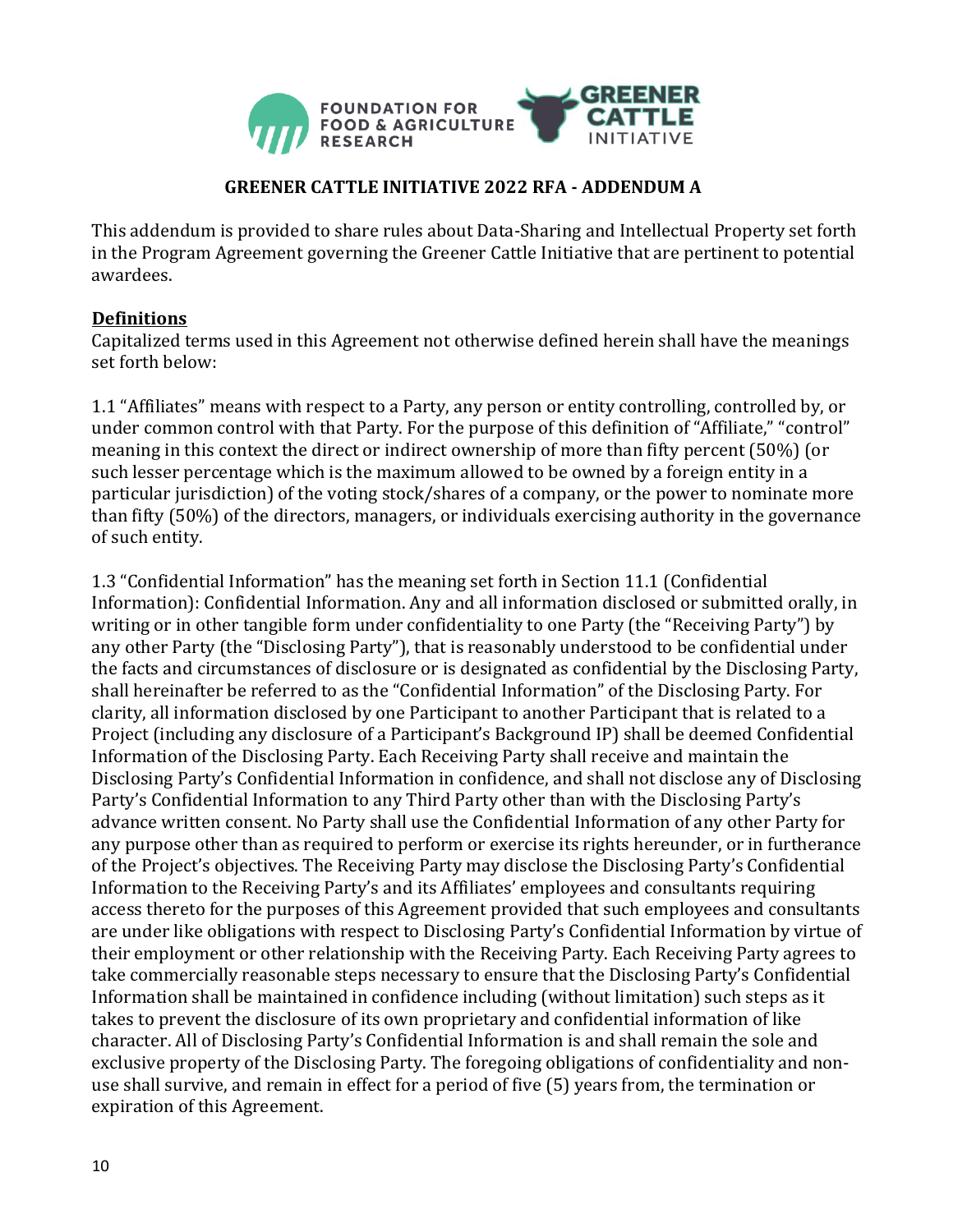

1.8 "Intellectual Property" means all forms of intellectual property rights (anywhere in the world, whether statutory, common law or otherwise) including, without limitation, (i) patent rights, patent applications, rights to file patent applications, utility model rights, rights to register utility models, design patent rights, design patent applications and the right to file design patent applications; (ii) copyrights, copyright registrations and applications for copyright registrations; (iii) rights to authorship and moral rights; (iv) invention rights, rights to trade secrets and rights to know-how and expertise, discoveries, information, data and material, and all derivatives, modifications and improvements thereof; (v) rights to trademarks; and (vi) all other intellectual property rights that may exist anywhere in the world, including, in each case whether unregistered, registered or comprising an application for registration or certification or regulatory approval, and all rights and forms of protection of a similar nature of having equivalent or similar effect to any of the foregoing.

1.9 "Invention" refers to any invention, which is capable of being protected by a patent and which is either conceived, developed and reduced to practice, or conceived, developed, and merely requires constructive reduction to practice, by the Research Institution in the course of the Project, or any invention, which is capable of being protected by a patent, other than the Results, which is conceived and developed in the performance of the Project, and either reduced to practice, or merely requires constructive reduction to practice, by the Research Institution in the course of further research based on the Results, not being the Project, but when such claimed invention necessarily incorporates the Results of the Project.

1.10 FFAR and DRI have developed a collaborative Program, the Greener Cattle Initiative, with the purpose set forth in Article II (Program) of this Agreement (hereinafter referred to as the "GCI" or the "Program").

1.12 "Steering Committee" refers to the committee with responsibility for the overall governance and guidance of the Program (and the specific responsibilities set forth in this Agreement), comprised of one individual representative from each Participant.

1.13 "Participant" means (a) FFAR, (b) DRI, or (c) any other company, commodity group, producer association, industry trade group, business association, sector association, industry body, industrial firm, public institution, non-profit organization, federal research and development organization, foreign organization, or governmental agency which agreed, accepted, and signed the Program Agreement in the form set forth on Exhibit A (Form of Program Agreement for Additional Participants) and paid the agreed contribution, if applicable.

1.14 "Project" refers to a specific research project within the scope of the Program with specific aims and goals related to Enteric Methane mitigation.

1.15 "Project Agreement" has the meaning set forth in Section 9.3 (Project Agreement): FFAR shall agree to Intellectual Property terms in a written agreement to be entered into by FFAR and a Research Institution for a specific Project, which can be in the form of a Grant Agreement, a Master Services Agreement, or any other appropriate form of agreement (the "Project Agreement").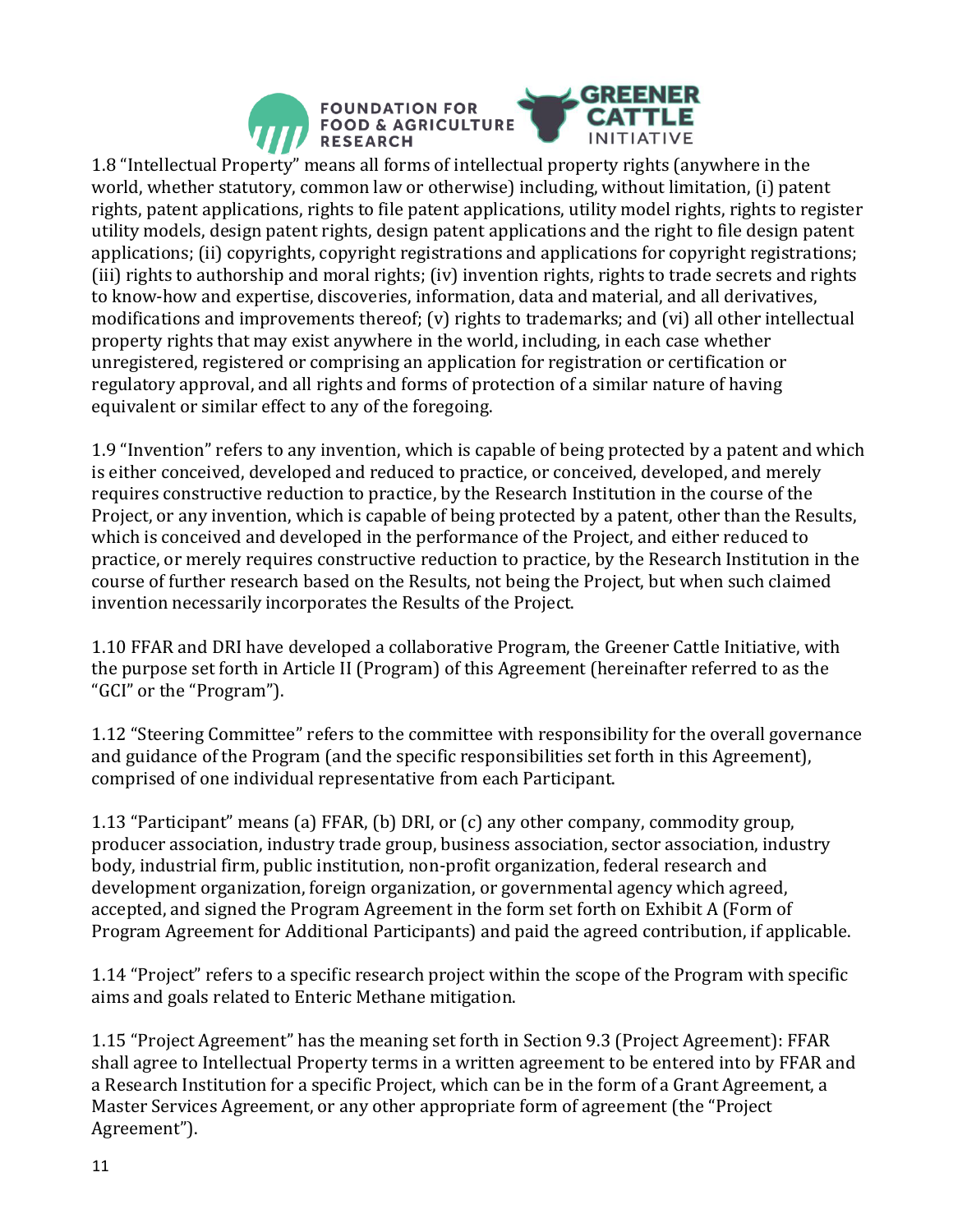

1.16 "Project Funders" means, with respect to a given Project, FFAR, DRI, and Co-Funders which participate in a Project through cash or in-kind contributions, subject to the terms of the applicable Project Agreement. FFAR and DRI shall be deemed a Project Funders for each Project and shall be represented by an employee of each entity.

1.17 "Project Team" refers to the Research Institution's and/or Project Funder's scientific personnel participating in a Project pursuant to a Project Agreement.

1.18 "Project-specific Inventions" has the meaning set forth in Section 9.3(a): Unless otherwise approved by the Steering Committee, under each Project Agreement, all inventions made solely by a Project Funder's personnel participating on a Project Team for the applicable Project will be assigned to such Project Funder, and any inventions made jointly by such Project Funder's personnel together with the personnel of another Project Funder or Research Institution participating in such Project will be assigned jointly to such Project Funder and such other Project Funders or Research Institution (the "Project-specific Inventions") in the manner described in the Project Agreement.

1.19 "Registered Intellectual Property" means all forms of registered Intellectual Property and applications therefor including, but not limited to, patents, patent applications, utility models, applications for utility models, design patents and design patent applications.

1.20 "Research Institution" refers to a Third Party (other than a Participant) receiving a grant from the Program in order to pursue a particular Project. For the avoidance of doubt, a Research Institution may be a research institution or university, under a sponsored research agreement, individual contractors, or any company (whether for-profit, not-for-profit, public or private), in each case whether located in the United States or in any other country. For the avoidance of doubt, any third-party consultants engaged by the Research Institution in connection with a particular Project are not considered to be a Research Institution for purposes of this Agreement.

1.21 "Results" refers to the inventions, data, information, materials and other findings of the Project(s).

1.22 "Third Party" means an entity which is not DRI or FFAR.

### **Article VIII Publication and Data-Sharing**

All Results gained in a Project will be made publicly available through publications and appropriate data sharing mechanisms, including publication by the Research Institutions participating in any Project. As used in this Article VIII (Publication and Data-Sharing), the term "publication" shall extend to any form of public release, including but not limited to posters and oral presentations. All publications to be made by any Research Institution or any Project Funder under a Project Agreement will be subject to review by the other Project Funders to determine if any of such Project Funder's Confidential Information is disclosed, and if there are any Inventions disclosed. All publications will be provided to all Project Funders for review at least 30 days prior to publication and will be subject to a delay of up to an additional 60 days to facilitate filing for patent protection on any Intellectual Property. The publishing party also will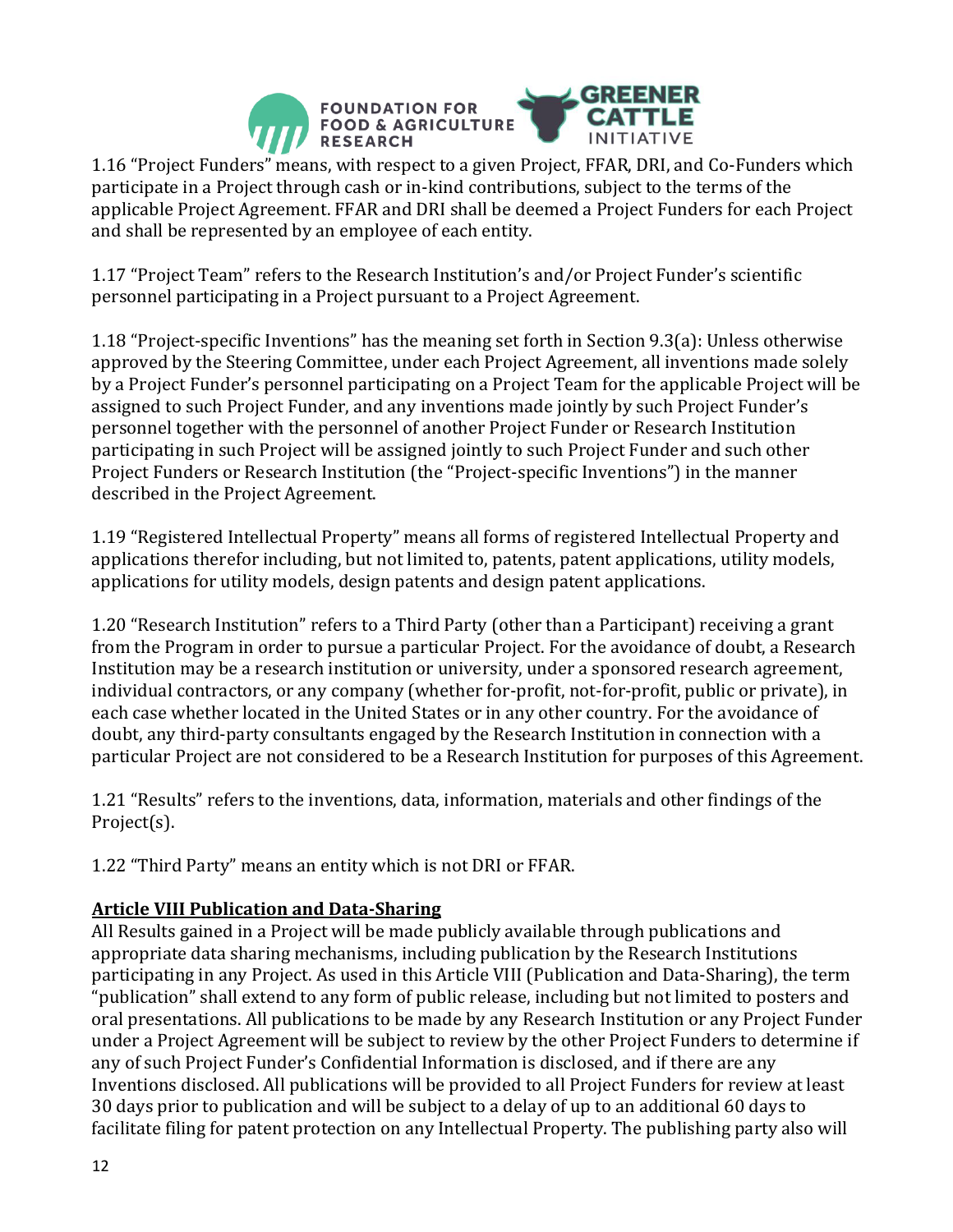

remove any of the Project Funders' Confidential Information on such Project Funder's request. All publications shall include proper notice of copyright and trademarks if appropriate.

#### **Article IX Intellectual Property**

Each Project Agreement will include the following terms:

(viii). Licenses to Project-specific Inventions. For each Project:

A. With respect to any Intellectual Property (including Project-specific Inventions) and Results developed under a Project Agreement, each Project Funder contributing to a Project and Research Institution hereby agrees to disclose to the Founding Participants such Intellectual Property and Results developed under such Project Agreement and grants to each Founding Participant an irrevocable (except as otherwise provided upon termination of the Agreement or the Project Agreement), worldwide, non-exclusive, royalty free license to such Intellectual Property (including Project-specific Inventions) and Results developed under the applicable Project Agreement, for internal research use by such Founding Participant, including use by: (i) Third Parties performing research on behalf of such Founding Participant and (ii) such Founding Participant's bona fide research collaborators).

B. With respect to any Intellectual Property (including Project-specific Inventions) and Results developed in a Project Agreement, each Project Funder or each Research Institution participating in a Project Agreement hereby grants to each Founding Participant, for a period not to exceed twelve (12) months from written notice as described above of each Project-specific Invention to a Founding Participant (the "Non-Exclusive Option Period"), as a potential licensee, a non exclusive option to obtain an irrevocable, worldwide, non-exclusive, royaltybearing license for the Intellectual Property (including Project-specific Inventions) and Results developed through the applicable Project Agreement and owned by such Project Funder or Research Institution for commercial use. Following the expiration of the Non-Exclusive Option Period, if no Founding Participant has exercised its option to obtain a non-exclusive license as mentioned above, the applicable Project Funder or Research Institution will grant a Founding Participant, on a first come-first-served basis, for a period not to exceed twelve (12) months from the expiration of the Non-Exclusive Option Period (the "Exclusive Option Period"), an option to obtain a worldwide, exclusive, royaltybearing license to practice the Intellectual Property (including Project-specific Inventions) and Results developed through the applicable Project Agreement and owned by such Project Funder or Research Institution for commercial purposes.

C. If a commercial license agreement is not concluded within the Non- Exclusive Option Period and the Exclusive Option Period, and no further written agreement is reached to extend the period of negotiation, the Project Funder or Research Institution shall have no further obligations to each Founding Participant who does not receive the above listed license(s) with respect to said Invention(s), except that